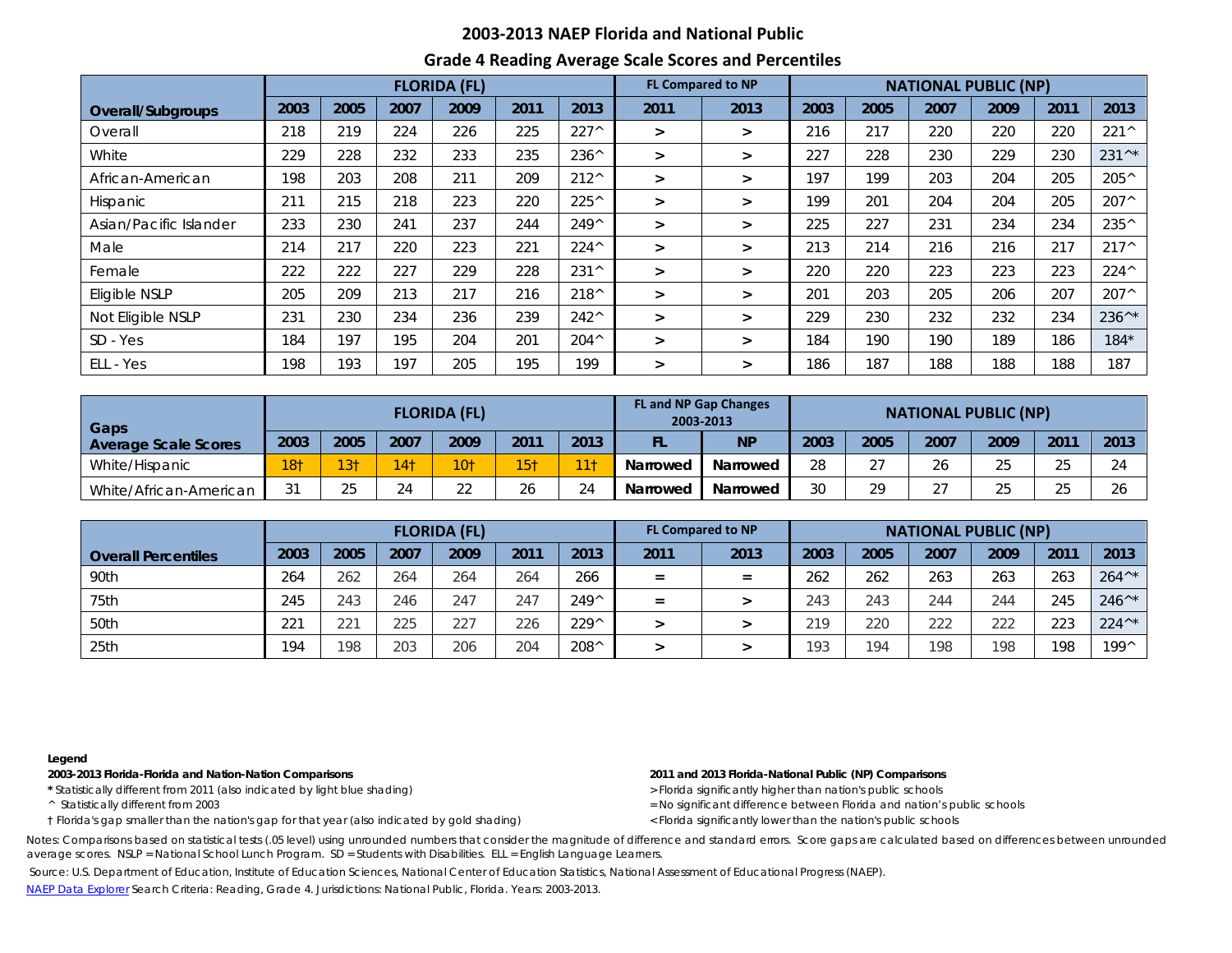# **2003-2013 NAEP Florida and National Public Grade 4 Reading Percent at or above** *Basic*

|                        |      |      |      | <b>FLORIDA (FL)</b> |      |                |        | <b>FL Compared to NP</b> | <b>NATIONAL PUBLIC (NP)</b> |      |      |      |      |                                        |  |  |
|------------------------|------|------|------|---------------------|------|----------------|--------|--------------------------|-----------------------------|------|------|------|------|----------------------------------------|--|--|
| Overall/Subgroups      | 2003 | 2005 | 2007 | 2009                | 2011 | 2013           | 2011   | 2013                     | 2003                        | 2005 | 2007 | 2009 | 2011 | 2013                                   |  |  |
| Overall                | 63%  | 65%  | 70%  | 73%                 | 71%  | 75%^*          | ➤      | $\geq$                   | 62%                         | 62%  | 66%  | 66%  | 66%  | $67\%$ <sup><math>\wedge</math>*</sup> |  |  |
| White                  | 75%  | 75%  | 81%  | 81%                 | 83%  | 85%^           | $\geq$ | ➤                        | 74%                         | 75%  | 77%  | 77%  | 77%  | 79%^*                                  |  |  |
| African-American       | 40%  | 45%  | 52%  | 56%                 | 54%  | $57\%^{\circ}$ | $=$    | >                        | 39%                         | 41%  | 46%  | 47%  | 49%  | $50\%^{\circ}$                         |  |  |
| Hispanic               | 55%  | 61%  | 64%  | 71%                 | 67%  | 73%^           | $\geq$ | $\geq$                   | 43%                         | 44%  | 49%  | 48%  | 50%  | $52\%^{\wedge}$                        |  |  |
| Asian/Pacific Islander | 79%  | 76%  | 86%  | 84%                 | 88%  | 92%            | $=$    | $\geq$                   | 69%                         | 72%  | 76%  | 79%  | 79%  | 79%^                                   |  |  |
| Male                   | 58%  | 62%  | 66%  | 70%                 | 67%  | 72%^           | $\geq$ | ➤                        | 58%                         | 59%  | 62%  | 62%  | 63%  | $64\%^{\circ}$                         |  |  |
| Female                 | 67%  | 67%  | 75%  | 77%                 | 75%  | 78%^           | $\geq$ | $\geq$                   | 65%                         | 66%  | 69%  | 69%  | 70%  | 70%^                                   |  |  |
| Eligible NSLP          | 49%  | 53%  | 59%  | 64%                 | 62%  | 66%^           | ⋗      | ➤                        | 44%                         | 46%  | 50%  | 51%  | 52%  | 53%^*                                  |  |  |
| Not Eligible NSLP      | 77%  | 77%  | 82%  | 83%                 | 86%  | 89%^           | ⋗      | $\geq$                   | 75%                         | 77%  | 79%  | 79%  | 82%  | 83%^*                                  |  |  |
| $SD - Yes$             | 28%  | 38%  | 38%  | 45%                 | 44%  | $47\%^{\circ}$ | $\geq$ | $\geq$                   | 29%                         | 33%  | 36%  | 34%  | 32%  | 31%                                    |  |  |
| ELL - Yes              | 43%  | 32%  | 38%  | 52%                 | 35%  | 41%            | $=$    | ➤                        | 28%                         | 27%  | 30%  | 29%  | 30%  | $31\%^{\wedge}$                        |  |  |

| <b>Gaps-Percent</b>    |      |      |      | <b>FLORIDA (FL)</b> |      |      | <b>FL and NP Gap Changes</b><br>2003-2013 | <b>NATIONAL PUBLIC (NP)</b> |      |      |      |      |     |      |
|------------------------|------|------|------|---------------------|------|------|-------------------------------------------|-----------------------------|------|------|------|------|-----|------|
| at or above Basic      | 2003 | 2005 | 2007 | 2009                | 201' | 2013 | FL                                        | <b>NP</b>                   | 2003 | 2005 | 2007 | 2009 | 201 | 2013 |
| White/Hispanic         | 20%1 | 14%  | 17%1 | <b>10%t</b>         | 16%t | 12%† | No<br>significant<br>change               | Narrowed                    | 31%  | 31%  | 28%  | 29%  | 27% | 27%  |
| White/African-American | 35%  | 30%  | 29%  | 25%                 | 29%  | 28%  | No<br>significant<br>change               | <b>Narrowed</b>             | 35%  | 34%  | 31%  | 30%  | 28% | 29%  |

At or above *Basic*: Partial mastery of prerequisite knowledge and skills needed for proficient work.

### **Legend**

**2003-2013 Florida-Florida and Nation-Nation Comparisons 2011 and 2013 Florida-National Public (NP) Comparisons** 

- \* Statistically different from 2011 (also indicated by light blue shading) **by a company of the statistically statistically different from 2011 (also indicated by light blue shading) <b>by a company of the statistically diff**
- 
- † Florida's gap smaller than the nation's gap for that year (also indicated by gold shading) < Florida significantly lower than the nation's public schools

- 
- ^ Statistically different from 2003 = No significant difference between Florida and nation's public schools
	-

Notes: Comparisons based on statistical tests (.05 level) using unrounded numbers that consider the magnitude of difference and standard errors. Score gaps are calculated based on differences between unrounded average scores. NSLP = National School Lunch Program. SD = Students with Disabilities. ELL = English Language Learners.

Source: U.S. Department of Education, Institute of Education Sciences, National Center of Education Statistics, National Assessment of Educational Progress (NAEP).

[NAEP Data Explorer](http://nces.ed.gov/nationsreportcard/naepdata/) Search Criteria: Reading, Grade 4. Jurisdictions: National Public, Florida. Years: 2003-2013.